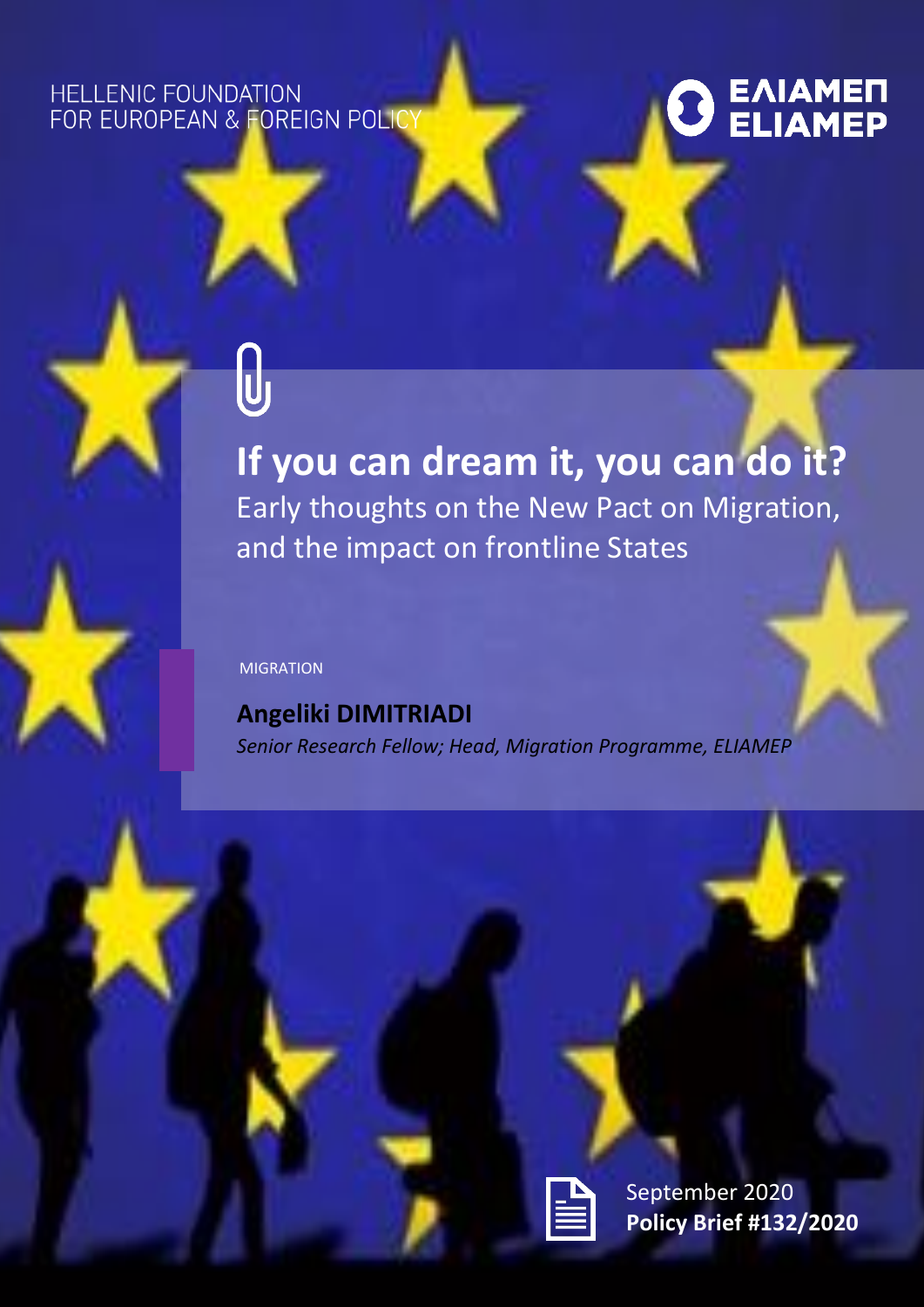ELIAMEP | Public Brief # 132/2020

## **If you can dream it, you can do it? Early thoughts on the New Pact on Migration, and the impact on frontline States**

Copyright © 2020 | All Rights Reserved HELLENIC FOUNDATION FOR EUROPEAN & FOREIGN POLICY (ELIAMEP) 49 Vasilissis Sofias Ave., 10676, Athens, Greece Tel.: +30 210 7257 110 | Fax: +30 210 7257 114 | www.eliamep.gr [| eliamep@eliamep.gr](mailto:eliamep@eliamep.gr)

*ELIAMEP offers a forum for debate on international and European issues. Its non-partisan character supports the right to free and well-documented discourse. ELIAMEP publications aim to contribute to scholarly knowledge and to provide policy relevant analyses. As such, they solely represent the views of the author(s) and not necessarily those of the Foundation.*

#### **Angeliki DIMITRIADI**

*Senior Research Fellow; Head of Migration Programme, ELIAMEP*

#### Summary **EXACT FINCE 1** The Pact promotes a future where Europe looks inward.

- Proposal is based on an integrated vision for returns but not for reception.
- Mandatory flexible solidarity is the new way forward.
- The Pact introduces critical changes to Dublin but responsibility remains with first country of arrival.
- Deterrence remains the norm.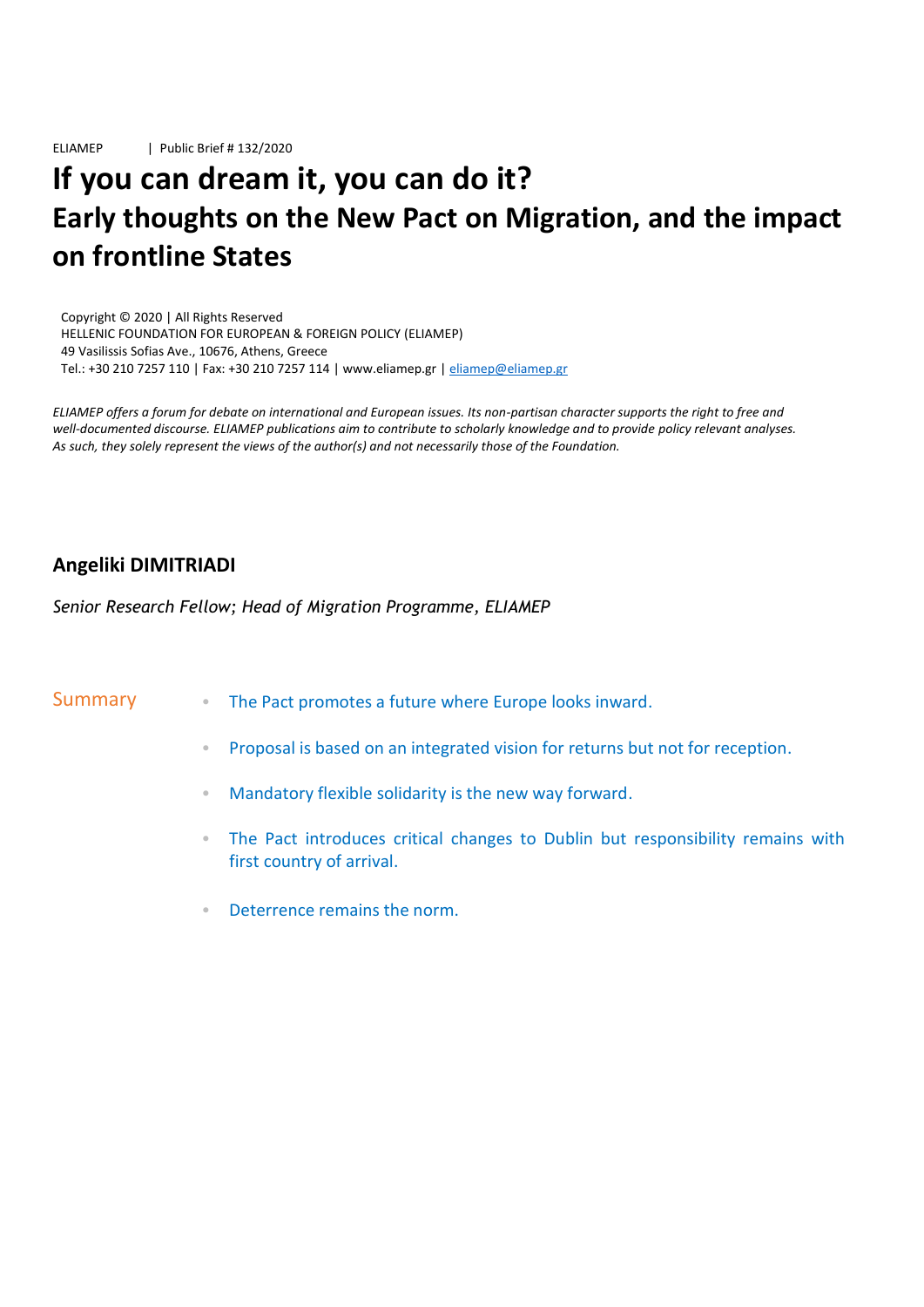#### Introduction

On September  $8<sup>th</sup>$ , 2020 several fires broke out in the Moria camp on the island of Lesvos, destroying completely the Reception and Identification Centre (RIC) that sheltered approximately 3,000 migrants. The remaining 9,000 had spent the better part of the past year(s) in makeshift or bought tents on the olive groves surrounding the RIC.

In the aftermath of the fire, a round of public condemnation ensued regarding the conditions of reception in Moria, calling for an end to the camps on the islands. The highly anticipated New Pact on Migration and Asylum, already postponed thrice, was touted as the beginning of a new pragmatic approach to European migration and asylum policy.

The Pact is neither new nor fresh, as suggested by the Commission. It is however pragmatic, in acknowledging that Europe does not have the willingness to embrace a true reform of its migration and asylum policy. In that, the Commission appears to have listened to the concerns of many Member States that wanted a tougher and stricter approach to asylum. The Pact promotes a future where Europe looks inward and promotes deterrence cloaked in humanitarian discourse.

To address this, the Vice President of the Commission Margaritis Schinas described the Pact as a house with three floors. The first floor is the external dimension; the countries of origin and transit seeking to prevent migratory movement and facilitate returns. The second floor are the front-line states that apply extensive border procedures seeking to identify those who can be returned to the first floor. For the few who succeed in staying, there is a possibility of reaching the third floor, where solidarity can take many forms, including relocation. Each floor stands separate but connected and in theory, ready to welcome those in need, if they can make it! Deterrence remains the norm.

#### The first floor: returns

Solidarity and trust are centred around returns, which remains one of the core weaknesses of the common migration and asylum policy. No Member State can claim efficiency with returns, for a variety of reasons. The Pact introduces **return sponsorship**, an entirely new element. Sponsorship usually has a positive connotation. Private sponsorship schemes allow for an individual or private institution to undertake the financial cost for bringing an individual or family to safety and facilitate settlement. In a rather cynical twist, the New Pact proposes that sponsorship should be offered for returns.

Returns are linked with the external dimension. They require strong cooperation with third countries and the offer of incentives to counter the negative aspects of returns, such as the loss of remittances. The EU has thus far failed to incentivise most countries in partnering on returns. It is a sign of the unbounded and largely unfounded optimism of this Commission that returns are placed at the core of the Pact.

Member States who choose to sponsor returnees, will carry the administrative and financial cost as a way of showing solidarity. Failure to return the individuals to countries of origin and transit within 8 months means they will be relocated to the territory of the Member State and the process will continue from there.

*"Each floor stands separate but connected and in theory, ready to welcome those in need, if they can make it. Deterrence remains the norm."*

*"It is a sign of the unbounded and largely unfounded optimism of this Commission that returns are placed at the core of the Pact."*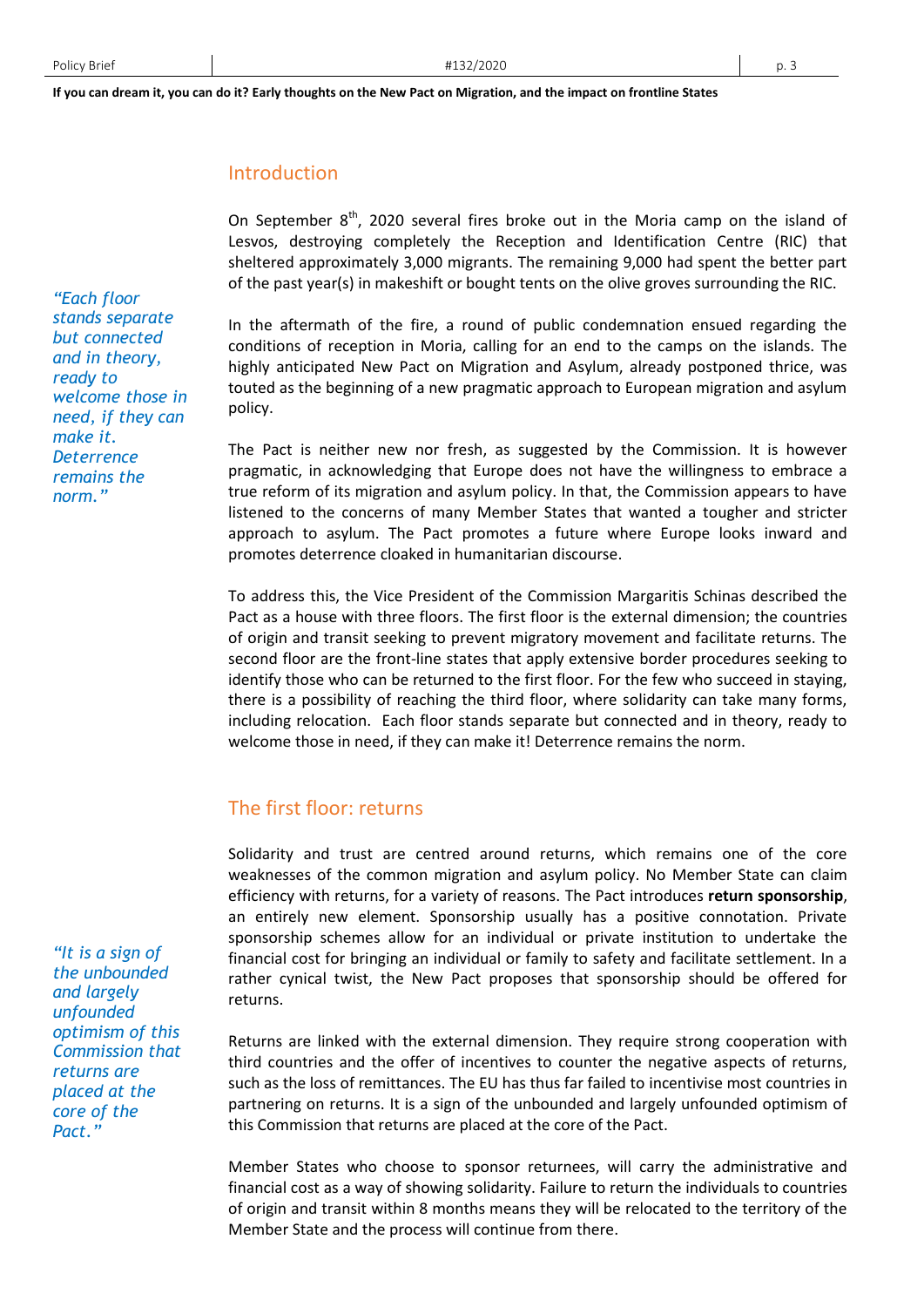However, not all Member States have the same level of cooperation with third countries. Some nationalities are easier to return than others. Some countries with which the EU has readmission agreements do cooperate extensively while others struggle. The Commission proposes to make the issuing of visas a condition of cooperation on returns. Whether this will be sufficient depends on what incentives will also accompany the partnerships. However, for those eight months, the individuals will remain in the territory of the first country of entry. Where will they stay during that time? Who undertakes the responsibility for their shelter, food, healthcare and hygiene? For countries like Greece the likely solution will be detention facilities and camps like Moria. Though the Commission stresses that detention should be a last resort, in practice this rarely happens.

#### The second floor: pre-entry screening and border procedure

To get to the border and asylum processing one must first be screened. The pre-entry procedure introduced serves as a staircase to the second floor. It will be applicable to all third-country nationals who reach the external border without fulfilling the entry conditions or after disembarkation, following a search and rescue operation. It includes a health and vulnerability screening, identity check, registration, security check (through SIS to ensure the person does not constitute a threat to internal security). The inspiration was the hotspots, replicated now across the EU as a best practice. The individual retains the right to apply for asylum but only after the screening concludes. Screening should be completed within 5 days. The experience in Greece suggests this is unattainable. For screening to take place in a manner that does not endanger the rights and needs of prospective asylum applicants, the presence of sufficient personnel is required, equipped and trained to complete the assessment. It is a capacity few Member States have.

The pre-entry screening can result in border procedure for those applying for asylum. Border procedure is already applied across several EU members, optional rather than mandatory until now. The process has been severely criticised as [reducing procedural](https://www.ecre.org/wp-content/uploads/2019/07/Policy-Note-21.pdf)  [safeguards for applicants.](https://www.ecre.org/wp-content/uploads/2019/07/Policy-Note-21.pdf) Those seeking international protection whose nationality has an EU-wide average recognition rate of less than 20% undergo an accelerated border procedure (Articles 40 and 41, new draft asylum procedure regulation). In essence, the nationality determines the likelihood of receiving protection, a practice largely applied in Greece and now replicated across the EU. More crucially during the screening procedure and accelerated border procedure they are considered as not having entered the country (Article 4, draft screening regulation, Article 40, new draft asylum procedure regulation). Countries that designate transit zones for pre-screening will likely do so before border areas or at the actual border, which raises the potential for many 'Moria' style camps to emerge. Similarly, a return procedure can only be initiated after the screening has concluded.

For those deemed likely to receive asylum (nationalities with 75% and above recognition rate) a new mechanism kicks in departing from the traditional rules of Dublin. The responsibility for processing will depend on different criteria including family links in another EU Member State (extended to include siblings) and prior links with another country. This would be a significant departure from the current system and a positive development both for applicants and frontline States.

*"Screening should be completed within 5 days. The experience in Greece suggests this is unattainable. "* 

*"In essence, the nationality determines the likelihood of receiving protection, a practice largely applied in Greece and now replicated across the EU."*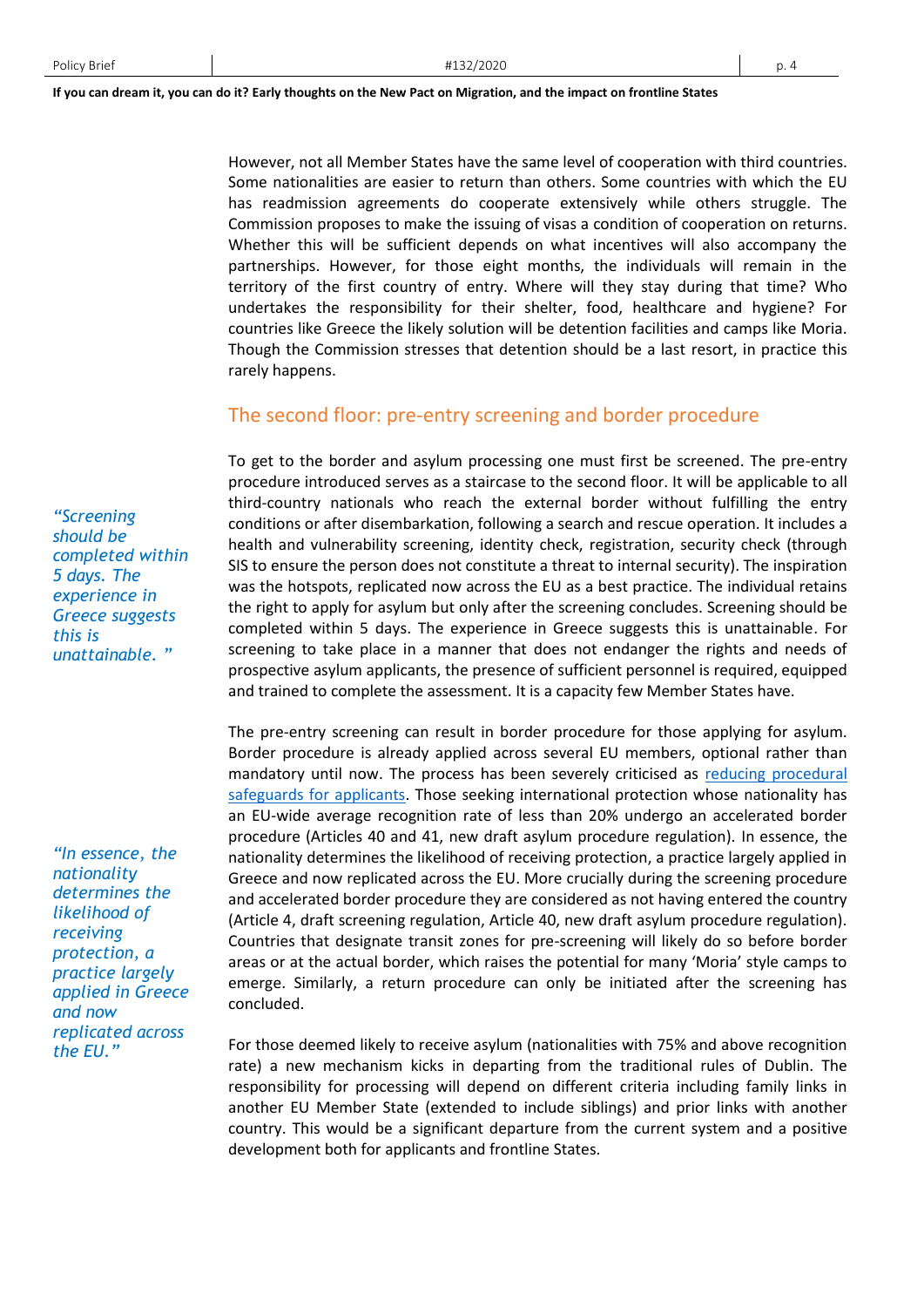*"… solidarity acquires three forms per the Pact. It is mandatory, in that everyone must contribute. It is flexible in what everyone contributes. And it can be mandatory and without flexibility in times of crisis. "* 

*" …in exceptional circumstances solidarity becomes obligatory and is limited to relocation either for the purpose of asylum or return procedures."* 

#### The third floor: mandatory flexible solidarity!

Solidarity requires trust. This has been acknowledged repeatedly by the Commission. The proposal was meant to create a streamlined process from the moment of entry all the way to the conclusion of the asylum application either via recognition or return. At its core though, the question of solidarity is about burden sharing. In 2016, when the Relocation mechanism was passed with qualified majority, a chasm was revealed. Member States defected on their obligations with some flat out opting out of implementation. The system unravelled also revealing the limits of the Commission in imposing the decision. The consultation process that took place this time around, was very much centred on the red lines that would not be crossed and what forms solidarity can take.

The suggestion for a mandatory flexible solidarity incorporated in the Pact is first encountered on the German non-paper during the consultation process. It was a compromise between the mandatory relocation requested by front line Member States and the no relocation by the Visegrad four. Thus, solidarity acquires three forms per the Pact. It is mandatory, in that everyone must contribute. It is flexible in what everyone contributes. And it can be mandatory and without flexibility in times of crisis.

**In regular circumstances**, solidarity is flexible but mandatory. Member States can choose whether to relocate refugees, or to fund returns or offer operational support or capacity building on asylum procedures. The proposal by the Commission sets no limit, neither minimum nor maximum. This means in regular circumstances a Member State may choose to opt out entirely of relocation, which is the element most crucial to front line States. Even more worrisome is that the Member States with bad track record in treatment of migrants will hav[e the delicate task of returning them home.](https://blog.novamigra.eu/2020/09/24/the-new-pact-on-migration-and-asylum-a-critical-first-look-analysis/)

**In times of crisis** solidarity is mandatory but not flexible. The Commission requests the power to adopt implementing acts in accordance with Article 291 TFEU. Mandatory relocation is part of the measures proposed either for those offered protection but also for those deemed eligible for return. In other words, in exceptional circumstances solidarity becomes obligatory and is limited to relocation either for the purpose of asylum or return procedures. Member States cannot contribute with equipment or capacity building.

What constitutes a crisis? This has been a key issue since before the 2015 influx. The new proposal attempts to grapple with the question and drawing from the Greek non-paper on migration, it incorporates the notion of *force majeure*.

It triggers derogations from the Asylum Procedures Regulations in two ways. Firstly, third country nationals and stateless persons whose nationality enjoys a 75% recognition rate or lower will be processed under the border procedure (exempt in normal circumstances). The duration of the examination extends by another eight weeks. Secondly, the return sponsorship during that period differs with the obligation to transfer the irregular migrant to the country undertaking the sponsorship is triggered if the person concerned does not return or is not removed within **four months** (instead of eight under normal circumstances).

It also proposes to allow Member States to derogate from the provisions of registering applications for international protection with a longer deadline of four weeks. The derogation is problematic since it prioritises the interests of front-line states over the legal obligation for access to asylum. One positive development is that it introduces the